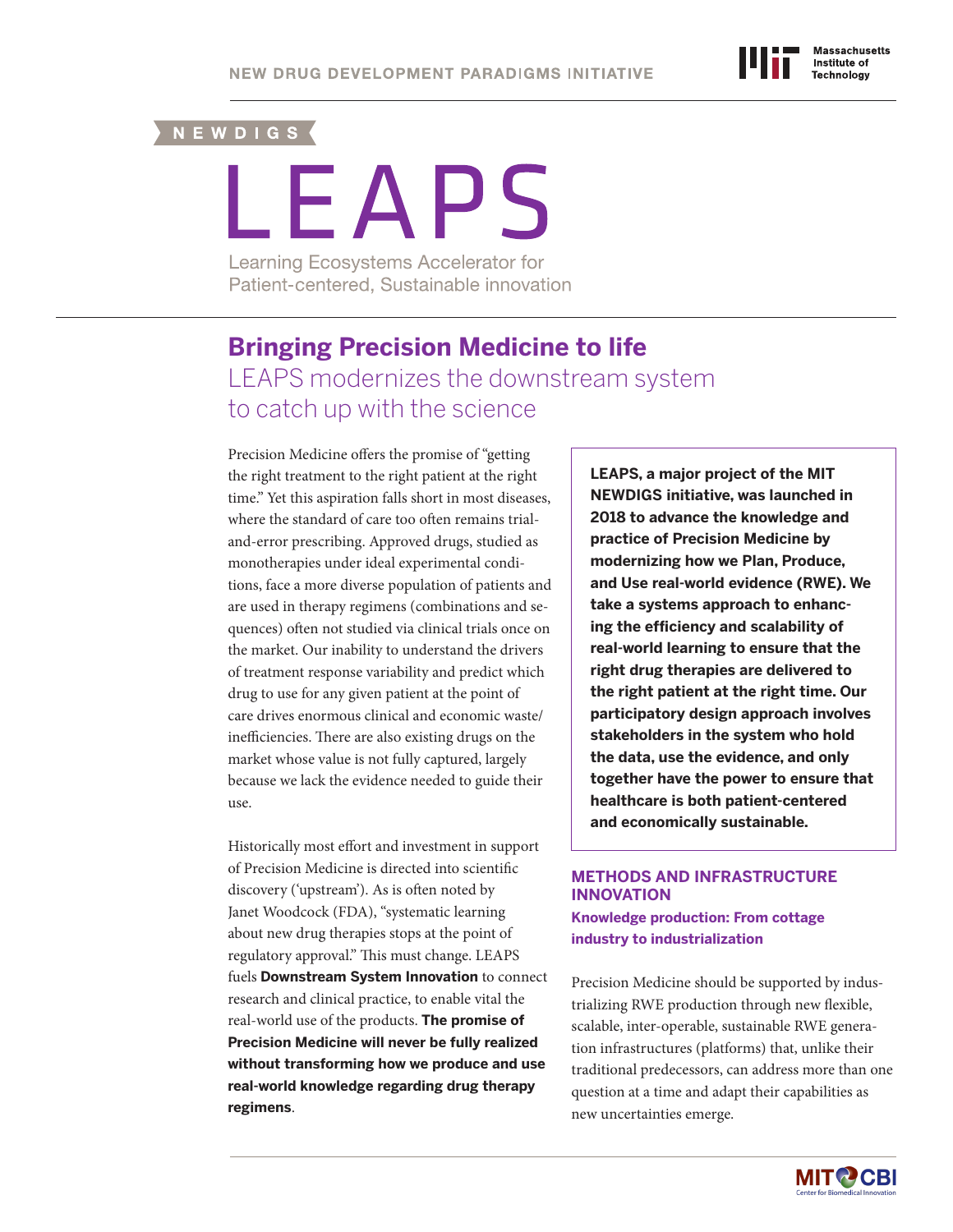# **LEAPS Project at MIT NEWDIGS**

Standardizing and sharing RWE via Master or Core Protocols, centralized IRBs, and shared bio-specific repositories, for example, will be critical for fueling efficiencies and economies of scale. Leveraging insights from early examples in the marketplace<sup>1</sup>, we in LEAPS have designed and prototyped a Real World Discovery Platform, and conceptualized an Adaptive Point of Care (APoC) and a Learning Hub (see Fig 1) for the centralized archiving and curation of evidence. We continue to push the boundaries with the new Predictive Outcomes Platform that will leverage predictive modeling to support Precision Medicine in clinical practice.

1. Angus, D. (2015). Fusing Randomized Trials with Big Data: The Key to

**PROCESS & POLICY INNOVATION Enabling a Learning Health System: Moving from proprietary silos to collaboration & collective intelligence**

The sharing of patient-level data in healthcare is costly and time-consuming, constraining current efforts to scale ongoing RWE production. LEAPS' principles address this in at least three ways:

• **Recognize and exploit RWE production as a value driver for all key stakeholders**. Downstream stakeholders (payers, providers, and patients) generate Real-World Data (RWD) as



# **REAL WORLD DISCOVERY PLATFORM (RWDP)**

RWDP is an infrastructure of diverse, federated real-world data sources, analytic capabilities, and partnerships focused on discovering insights with potential predictive value for patient-centered decisions and outcomes. In LEAPS, the power of an RWDP is channeled toward optimizing drug therapy regimens for a target disease. **PREDICTIVE OUTCOMES PLATFORM**

# **PRECISION REIMBURSEMENT (PR)**

The Precision Reimbursement (PR) workstream of the MIT NEWDIGS LEAPS Project is addressing the need for new financing and payment approaches to ensure appropriate access for patients to drug therapies and economic sustainability for the system while progressively strengthening the availability and use of real-world evidence (RWE) for treatment optimization. PR structures align incentives across all stakeholders to achieve these goals in scalable, sustainable ways. PR pilots optimize collaboration value via generalizable learnings while supporting organizational autonomy to tailor specific design elements for pilot partners.

# **ADAPTIVE POINT-OF-CARE (APOC) PLATFORM**

An APoC Platform integrates elements of adaptive clinical trials and point-of-care studies into an embedded, perpetual learning platform designed to assess the comparative effectiveness of regimens of medicines (combinations and sequences).

The Predictive Outcomes Platform workstream focuses on the need for a new capability for identifying clinically meaningful patient sub-populations of a target disease, and the associated predictive features that support the targeted use of drug therapy treatment regimens for optimal treatment outcomes. The platform will enable iterative cycles of predictive analytics applied by a network of federated evidence generation partners and coordinated by a neutral, centralized third party. The platform is designed to scale efficiently, leveraging the sharing of evidence rather than patient-level data to refine the emergent predictive models.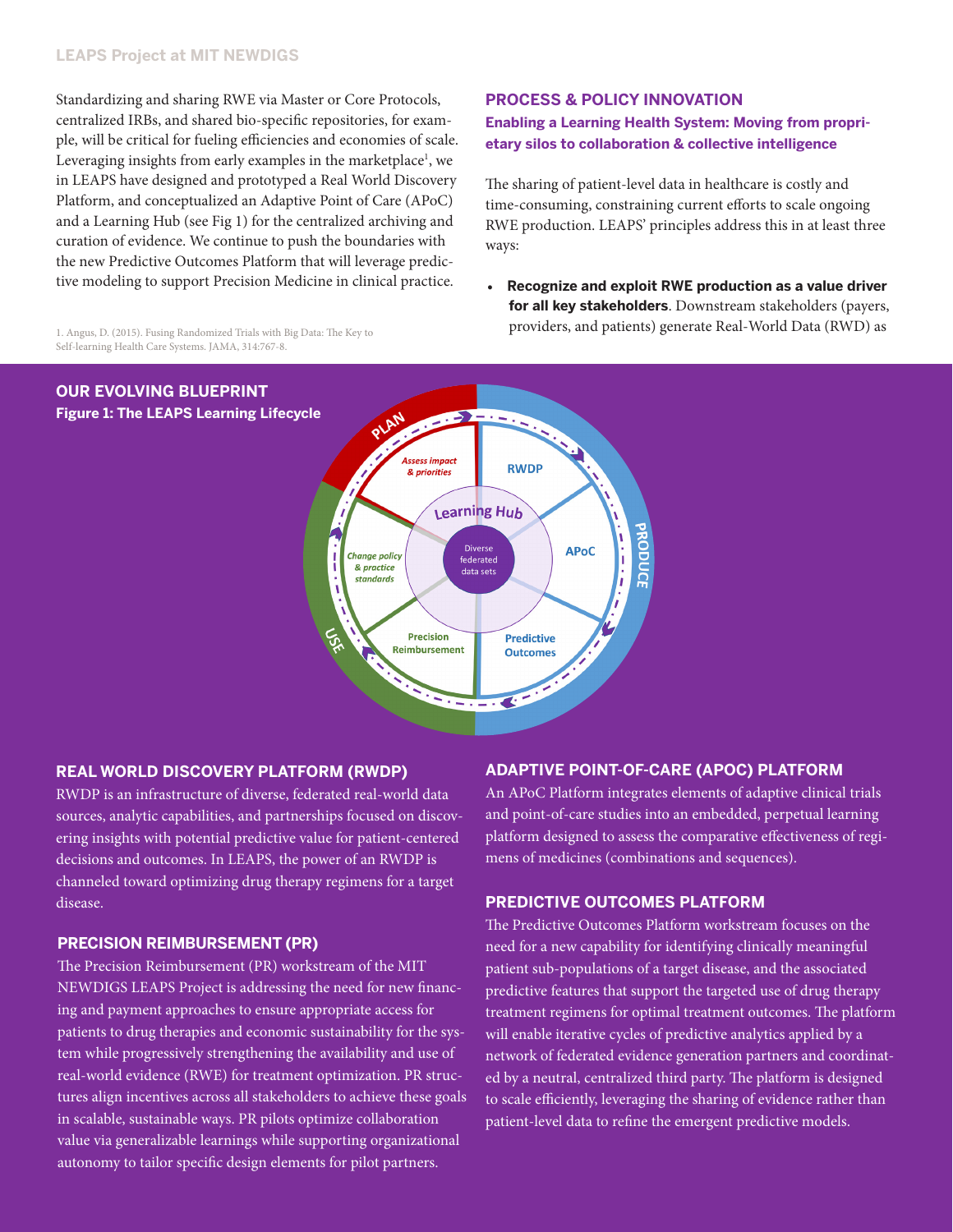a by-product of their work/life, but they all need more than just their own data to improve decisions about drug therapies.

- **Minimize the need for patient-level data sharing** using distributed data sources and **Federated Evidence Production** process innovations.
- **Enable pre-competitive collaboration** among stakeholders to reduce RWE production costs and scale.

Through our work in the RWDP and ongoing efforts in Precision Reimbursement and the Predictive Outcomes Platform, LEAPS is defining **new collaborative spaces for RWE production** where the shared need for specific types of RWE is addressed faster, better and cheaper together than alone, with no proprietary risk to any individual party.

# **RWE standards should emphasize fit-for-purpose thresholds for decision-making, with the flexibility to adapt requirements to context (stakeholder, decision, disease)**.

We challenge the assumption that RWE for effectiveness must always meet the same evidence standards set by regulators for the assessment of safety and efficacy of new drugs and instead assert that downstream stakeholders each possess unique evidence and must meet different knowledge needs. The gold standard of randomized controlled clinical trials (RCTs) may not be necessary to improve the current state of trial-and-error use of drug therapies in some cases. LEAPS extends "learning for regulatory approval" to address critical knowledge gaps identified by payers, providers, and patients for their decisionst.

# **INCENTIVE REDESIGN AND INNOVATION Improving patient outcomes: From conflicting to aligned rewards**

The current healthcare system depends on biopharma companies to produce most of the evidence about their products. However, in most cases, the current incentive model in healthcare rewards developers by paying for volume, not actual clinical value delivered. Consequently, the evidence produced emphasizes target average population responses to drugs rather than the individual variations that lie at the core of Precision Medicine.

Payers are interested in evolving toward value-based payment models but are challenged by the lack of high-quality RWE to inform meaningful contract designs as well as to adjudicate payment using such models. Different types of RWD are produced and held by different downstream stakeholders and yet there is no incentive for them to collaborate to generate the RWE they all need. LEAPS is spearheading use cases and pilots in Precision

# **A SEAT AT THE TABLE**

Design Labs<sup>2</sup> embody the 'secret sauce' of NEWDIGS. These participatory design events catalyze transformational system solutions focused on leverage points that lie in the white space between stakeholder silos. They provide a safe haven environment for the collaborative discovery of new ways to share risk, reduce complex uncertainties, and align incentives, together empowering sustainable, patient-centered biopharmaceutical innovation.

Our collaborators can expect to:

- Gain strategic insights into next generation RWE production
- Generate high-impact RWE to fill critical knowledge gaps better, faster, cheaper (with no proprietary risk to any party)
- Influence the next generation of outcomes- and valuebased reimbursement models
- Benefit from high-value, cost-efficient R&D associated with downstream innovation
- Gain access to multi-stakeholder thought leaders

For more information and engagement opportunities, please contact:

# **Gigi Hirsch, MD, Executive Director**

MIT Center for Biomedical Innovation & NEWDIGS [ghirsch@mit.edu](mailto:ghirsch@mit.edu)

Reimbursement (PR) that will tackle the incentives problem, rewarding treatment regimens tailored to specific patient sub-populations and fueling the production and use of RWE that is critical for the design and implementation of these contractual agreements. As PR becomes more routine, the need for more efficient, scalable RWE production will incentivize this vital collaboration among stakeholders.

## **Stakeholders are at the center of LEAPS' innovations**

The central tenet of LEAPS is that **all stakeholders benefit from the RWE produced** in the LEAPS Learning System: As uncertainties about the real-world performance of products are progressively reduced, stakeholders face better, more accessible evidence for improved decision making:

2. Baird L, Hirsh G, Adaptive licensing: creating a safe haven for discussions, Scrip Regulatory Affairs, 20 August 2013